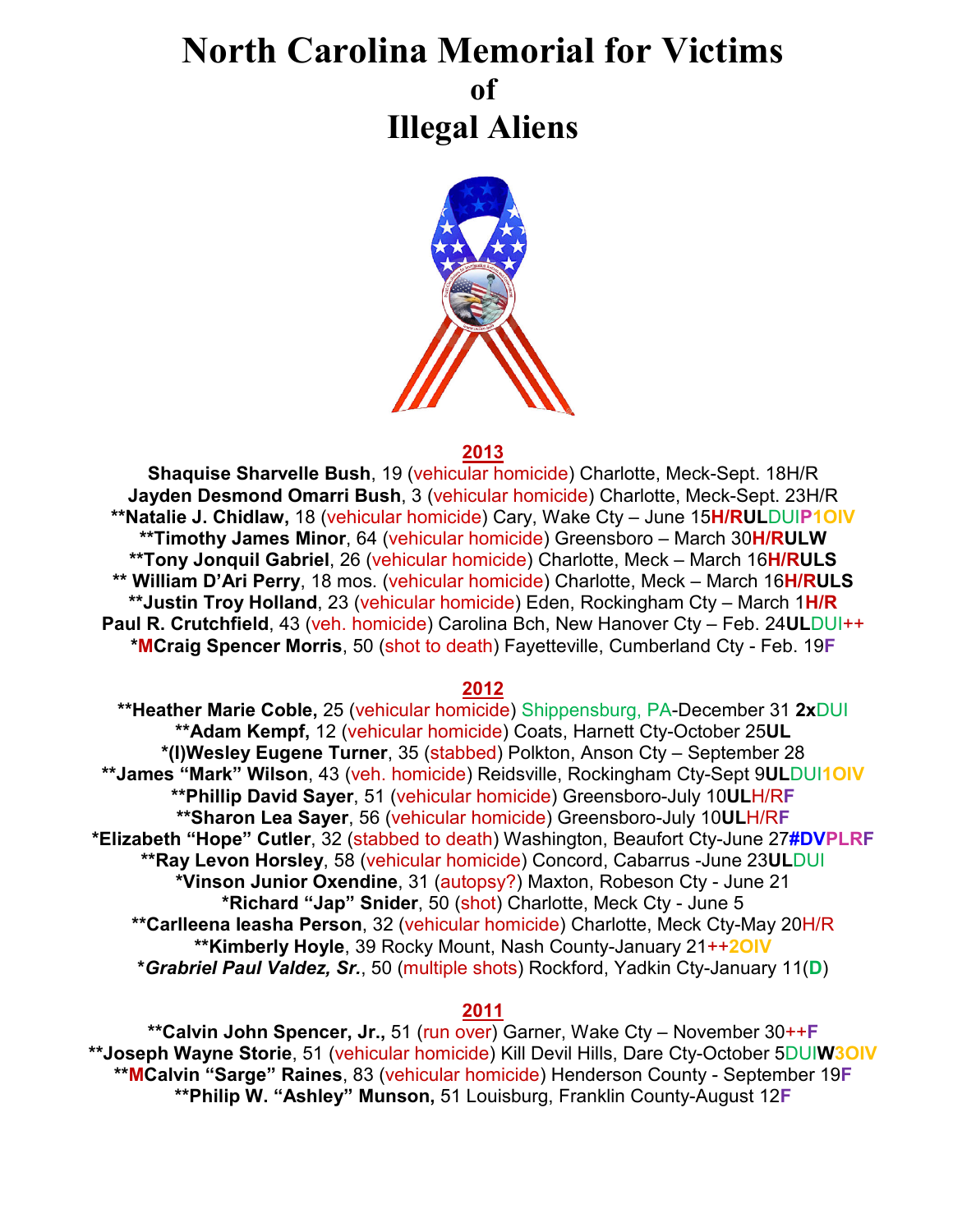**\****Maria Patricia Perez-Godinez*, 15 (stabbed 30x) Jordan Lake, Chatham Cty-August 6**#DVRE \*\*4Brianna M. McLaughlin**, 17 (vehicular homicide) Spring Hill, Nash Cty–July 5DUI**2OIVPLRF \*Crystal Leigh Gigliotti**, 21 (stabbed to death) Durham – May 4++**#DVF \*\*Freddie Lane**, (run over) 47 Raleigh, Wake Cty – April 10DUI **\*\*Traven Olsson Keigley**, 16 (Ohio resident) Hillsborough-March 30**OIV**++ **\*\*William Alan Sweezer**, 53 (S.C. resident) Charlotte, Meck Cty-March 12 **\*Leota Antoinette Chaney**, 45 (bludgeoned) Pink Hill, Duplin County-February 22**#DV \*Teresa Ann Pierce Harrelson**, 49 (multiple shots) Fremont, Wayne County-January 1**#DV** 

# **2010**

**\*(I)Cedric Maurice Thomas**, 30 (punched in throat) Henderson, Vance Cty – December 20 **\*\*Larry Leo Raines**, 50 (auto) Fayetteville, Cumberland Cty – December 16(Thurs) **\*\*Amber Louise Nalley Reed**, 26 (auto) Henderson County – October 25**OIVPLR \*\*Theresa "Teri" Nicole Seaver**, 23 (auto) Henderson County – October 24**PLR \*\*Charles "Chuck" Joseph Novak**, 22 (auto) Henderson County – October 24**PLR \*\*Gail Evans Kimble**, 55 (auto) Henderson County – October 24**PLR \*\*Alvin McClenan Kimble Jr.**, 60 (auto) Henderson County – October 24**PLR \*\*Brittany Blakely** 18 (auto) Asheboro, Randolph County - October 23DUI**2OIV \*\*Kristie Michelle Jernigan Lee** 37 (auto) Mount Olive, Wayne-October 17DUI **\*\*Donald Carl Reynard**, 70 (Missouri resident) Holly Springs, Wake Cty - October 10**3OIV \*\*Jamar Pettis**, 37 (vehicular homicide) Jacksonville, Onslow Cty - October 9DUI**W \****Kendy Patricia Funez***,** 25 (shot in face) Salisbury, Rowan County - August 19++**#DV \*David Wayne Smith**, 36 (shot) Haw River, Alamance County - July 19**#DV \*Elizabeth Holmes Reyes**, 28 (shot) Smithfield, Johnston County - July 1++**#DVOIV \*Corey Martel Terain**, 24 (multiple shots) Winston-Salem - June 27(**D**) **\*Tyrell Lemonz Wheeler**, 25 (multiple shots) Winston-Salem - June 27(**D**) **\*\*Ammie Delois Kea**, 52 (vehicular homicide) Willard, Pender County - April 10++ **\*\*Joey Elston Kea**, 48 (vehicular homicide) Willard, Pender County - April 10++ **\*\*John "Michael" Sullivan**, 24 (vehicular homicide) Charlotte, Meck - March 13DUI**2OIV \*\*Timothy Brett Parrish, Jr.**, 24 (hit-and-run/death) Durham-March 6 H/R**W \*\*Bryant Keith Mitchell**, 37 (hit-and-run/death) Durham-March 6 H/R**W**

#### **2009**

**\*3Yuriy A. Kharutokov**, 32 (shot) Stallings, Union County - December 20**\*\* \*Jurgen Dietmar Cheston**, 48 (stabbed to death) Raleigh, Wake County - August 16 **\*\*Edrick LaShon Smith**, 29 (vehicular homicide) Charlotte - August 16++DUIH/R **\*Patricia Denise Lamb**, 49 (asphyxiation/rape) Clinton, Sampson County - July 26**I \*Catherine Ann nee Webb Flores**, 34 (shot) Scotland Neck - July 4**#DV \*Patsy Eason-Barefoot**, 60 (asphyxiation/ribs broken) Raleigh, Wake Cty-June 26 **\*\*Ronald "Ronnie" Dale Viehweger**, 40 Newton Grove, Sampson Cty-May 24 H/R**W \*\*Daniel Hugh McKenzie**, 58 (killed in SC) Charlotte, Meck-May 6 **\*\*Maureen McKenzie**, 64 (killed in SC) Charlotte, Meck-May 6 **\*\*William Bryan Barber Sr.,** 45 Burlington, Alamance Cty-April 5**3OIV** \***MCharles C. Clements**, Jr. 27 (shot) Spring Lake-March 29**I \*Thaddeus Jerrod Harris**, 24 (shot) Hillsborough-March 16++ **\*\*MLewis Avery Gray**, 71 (run over) Raleigh, Wake County-March 112H/R**I \*June P. Carlyle**, 49 (shot) Garner, Wake County-February 24**#DVI**

**2008**

**\*Paulette Locklear**, 64 (beat to death) Fayetteville - December 16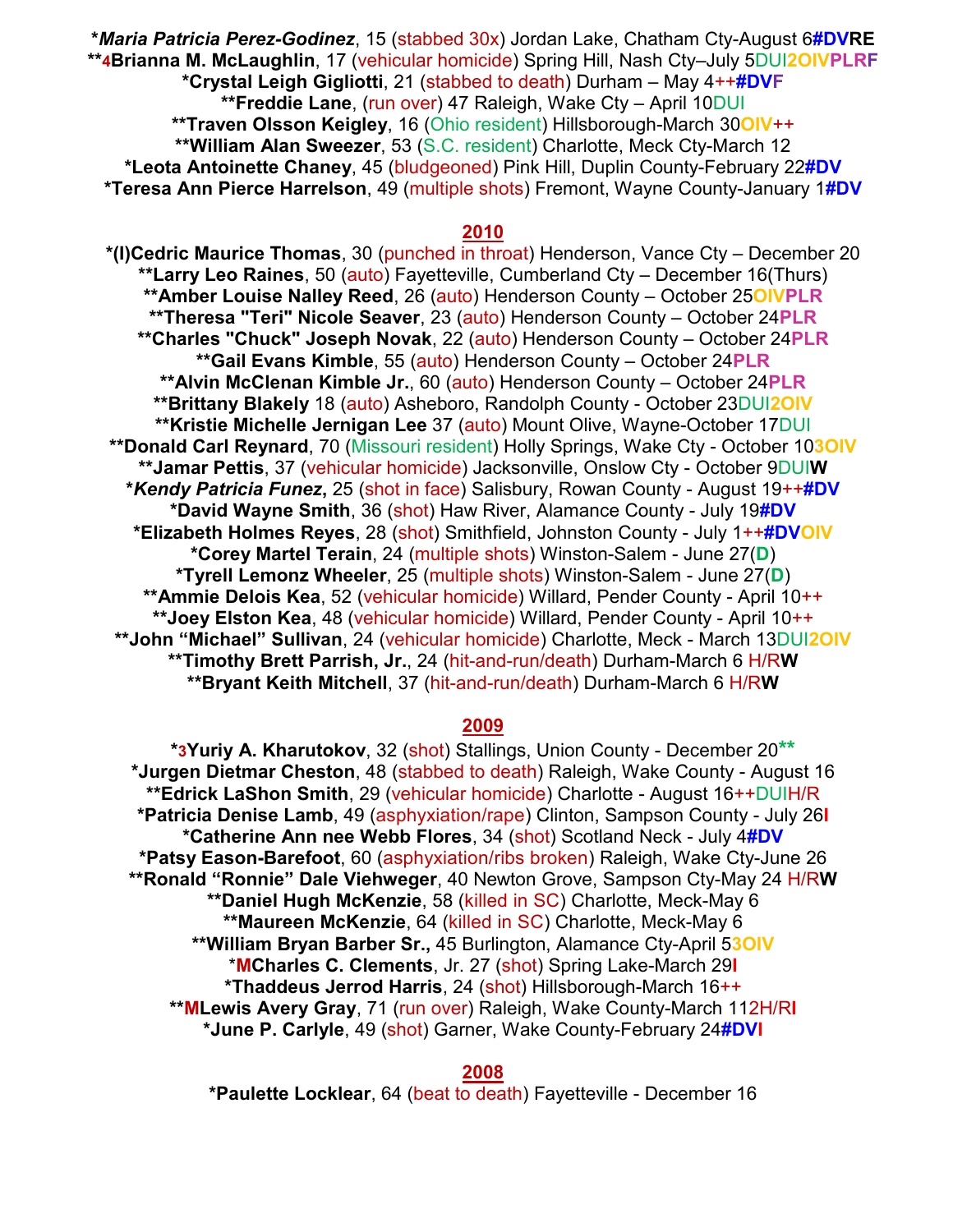**\*Eric Junior "Jody" Jones**, 36 (shot) Mebane, Caswell County-December 5 **\*\*Arthur Bentley Hart**, 42 Sunny Point, Brunswick County-October 11DUIH/R**W \*2***Brilly Mendez*, 4 (skull fracture) Taylorsville, Alexander County - August 27**#DV \*1Brian Keith Atkins**, 40 (shot) Kernersville, Forsyth County - August 24(**G**) **\*Bobby Glenn McLamb**, 62 (beat to death), Dunn, Harnett County - May 28 **\*\*Marcus Lassiter**, 7 Four Oaks, Johnston County - April 13DUI **\*\*MHarold Jason Mills**, 74 (vehicular homicide) Pitt County-March 22H/R **\*\*Martin Lewis Fetterman Jr**., 58 Newton Grove, Sampson Cty-March 15DUI**1OIV \*Kristy Lea Senter**, 27 (stabbed) Graham, Alamance Cty-January 27**#DV \*M***Martin Garza*, 43 (shot) Pender County-January 21/22**W** 

#### **2007**

**\*6MMaria Frances Lauterbach**, 20 (bludgeoned) Jacksonville, Onslow Cty-December 14**#DV \*Gabriel Joseph Lauterbach** (unborn child) Jacksonville, Onslow, Cty-December 14**#DV \*\*Andrew Russell "Drew" Newell**, 22 Boone, Watauga Cty-November 24DUI**1OIV \*Dallas Rammondra Warren**, 30 (shot) High Point-October 24(**D**) **\*\*Crystal Joan Cargua**, 17 Guilford County-September 23DUI **\*\*Sylvester McClain**, 19 Guilford County-September 23DUI **\*\*Reginald McEachan**, 25 Rockingham, Richmond County-August 4DUIH/R **\*\*George Alwyn Smith**, 54 Raleigh, Wake-June 24DUI**1OIV \*\*Dacus Lamont Sims**, 32 Charlotte-April 22DUIH/R **\*\*Jerry Dwane Braswell**, 35 Johnston County-March 4DUIH/R **\*\*Jerry Dwane Braswell Jr.**, 9 Johnston County-March 4DUIH/R **\*\*Leeanna C. Newman**, 20 Landis, Rowan County-February 6DUI **\*\*Bianca Cheyenne Newman**, (unborn daughter) Landis-February 6DUI

#### **2006**

**\*\*Sue Coble** *Self* **Williamson**, 54 Raleigh-November 5DUI**1OIVF \*\*Helen Meghan Hughes**, 22 (S.C. resident) Sanford, Lee County-October 27DUI **\*\*Ben Richard Leonard**, 16 (S.C. resident) Sanford, Lee County-October 27DUI **\*\*Jennifer Elaine Carter**, 18 Sanford, Lee County-October 27DUI **\*Christopher Dale Emanuel**, 20 (beat/shot) Shannon, Robeson Cty – June 26 \*\***Benedict B. Randolph**, 52 (vehicular homicide) Wilmington, New Hanover –June 3**UL**DUI **\****Damien Aguilar*, 2 Jacksonville, Onslow Cty-April 10++**#DV** \*\**Baby Hernandez* (unborn child) Johnston County-February 25DUIH/R**4OIV \*\*Hester "Faye" Coleman**, 62 (vehicular homicide) Orange County-January 21DUI

## **2005**

**\*Tamela Kay Gordon**, 34 (strangled, throat slit) Hendersonville-December 30**#DVWF \*Lavonda Todd Kennedy**, 66 (run over/dragged) Lenoir County-December 13 **\*Cleveland Donnell Garmon** 41 (multiple stabs) Monroe, Union Cty-December 20**W \*Ricky Duane Hartsell**, 45 (multiple stabs) Monroe, Union Cty-December 20**W \*\*Robert Yates Dewey,** 16 (vehicular homicide) Caldwell Cty-November DUI **\*\*Min Soon Chang**, 18 (vehicular homicide) Charlotte-November 18DUI**RE** \***Yolanda Renee Cotten**, 22 (shot) Charlotte, Meck-September 13**#DVF** \***Immanuel Lamar Green**, 19 (shot) Charlotte, Meck-August 6(**D**)**W \*\*Scott Gardner**, 33 (vehicular homicide) Supply, Brunswick County-July 17DUI**3OIV \*\*Tina Gardner**, 31(coma) Supply, Brunswick County-July 17DUI **\*\*Frances Stewart,** 85 (vehicular homicide) Columbus County-June 11DUI**W \*\*Shawn Michael Robinson**, 23 (vehicular homicide) Charlotte, Meck- May 20 DUIH/R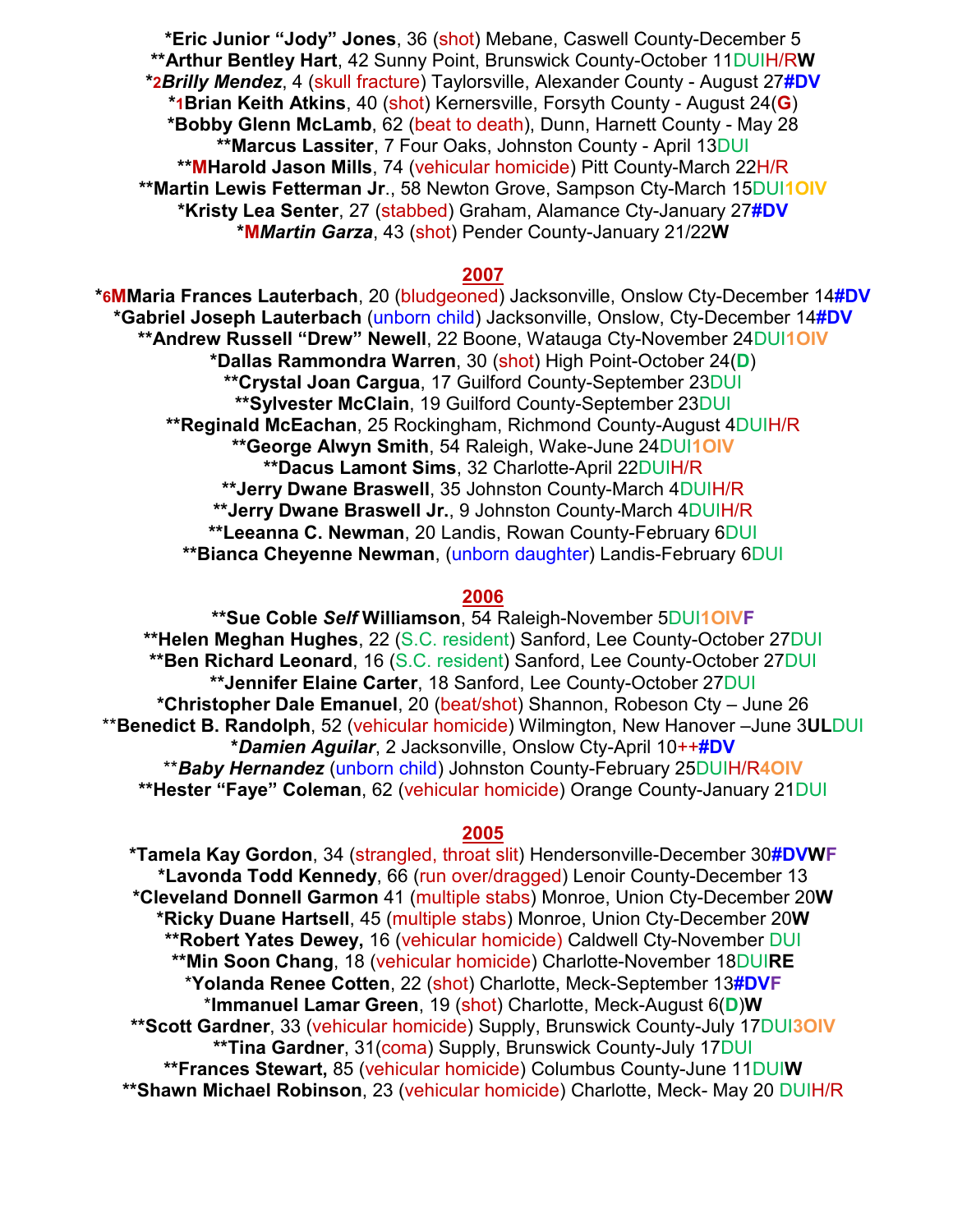\*\***Jasmine Lawrence**, 21 (vehicular homicide) Charlotte, Meck-April 23 **2xDUI**H/R \*\***Tony Grier**, 49 (vehicular homicide) Charlotte, Meck-March xx DUI

## **2004**

**\*\*Natalie Renee Housand**, 20 (vehicular homicide) Tabor City-December 19DUI **\*\*David Howard McBride**, 52 (GA resident) Goldston, Chatham County-August 24DUI **\*\*Wanda T. McBride**, 52 (GA resident) Goldston, Chatham County-August 24DUI **\*\*MMichael K. Stowe Jr.**, 31 (head on collision) Apex, Wake County-August 23 **\*\*Frank 'Buddy' Cline**, 30 (vehicular homicide) Charlotte-February 22DUIH/R

## **2003**

**\*Christopher Mesa**, 2 (neglect/died) Winston-Salem-December 11**#D \*Roy Lee Bullard Sr**., 50 (shot) Hamlet, Richmond Cty-October 19 **\*Sandra Rochelle Williams** 34 (bludgeoned in Tomball, TX)-January **unknown \*Charles Hanley**, 75 (stabbed to death) Monroe, Union Cty-June 10**W \*\*FMorris Ray Heath**, 56 (vehicular homicide) Deep Run, Lenoir Cty-May 17 **UL**DUI **\*\*FChristopher Parker Heath**, 75 Deep Run, Lenoir Cty-May 17 **UL**DUI

**2001**

**\* MEric Allen Cranford**, 32 Pentagon, Wash, DC (Drexel) – September 11 **\* MChristopher Lee Burford**, 23 Pentagon, Wash, DC (Hubert) – September 11 **\*Sandra W. Bradshaw**, 38 Flight 93 (Greensboro) – September 11

**2000**

**\*Terry Wayne Frye**, n/a (shot) Charlotte–June 18

# **1997**

**5\*\*Marie Self,** n/a (vehicular homicide) Hickory Catawba Cty- February 17th **5\*\*Kathy Marie Stiles,** n/a (vehicular homicide) Hickory xx Cty- February 17th DUIH/R **5\*\*Toni Ruth Self,** n/a (vehicular homicide) Hickory xx Cty- February 17th DUIH/R

## **1996**

**\*Lauren Clifton Denny**, n/a (shot) Candor, Montgomery Cty-May 19**#DV1OIVW**

# **1995**

**\*Deputy Clendon Paul West Sr**., 27 (shot) Johnston County-September 11**1OIVI \*\*Ashley Dawn Kennon**, 11 (vehicular homicide) Ruffin-July 10**1OIV**DUI**H/RF**

**1982** 

**\*April Leigh Sweet, 7** (raped/stabbed/choked-murder) Taylorsville, Alexander Cty-July 14**I**